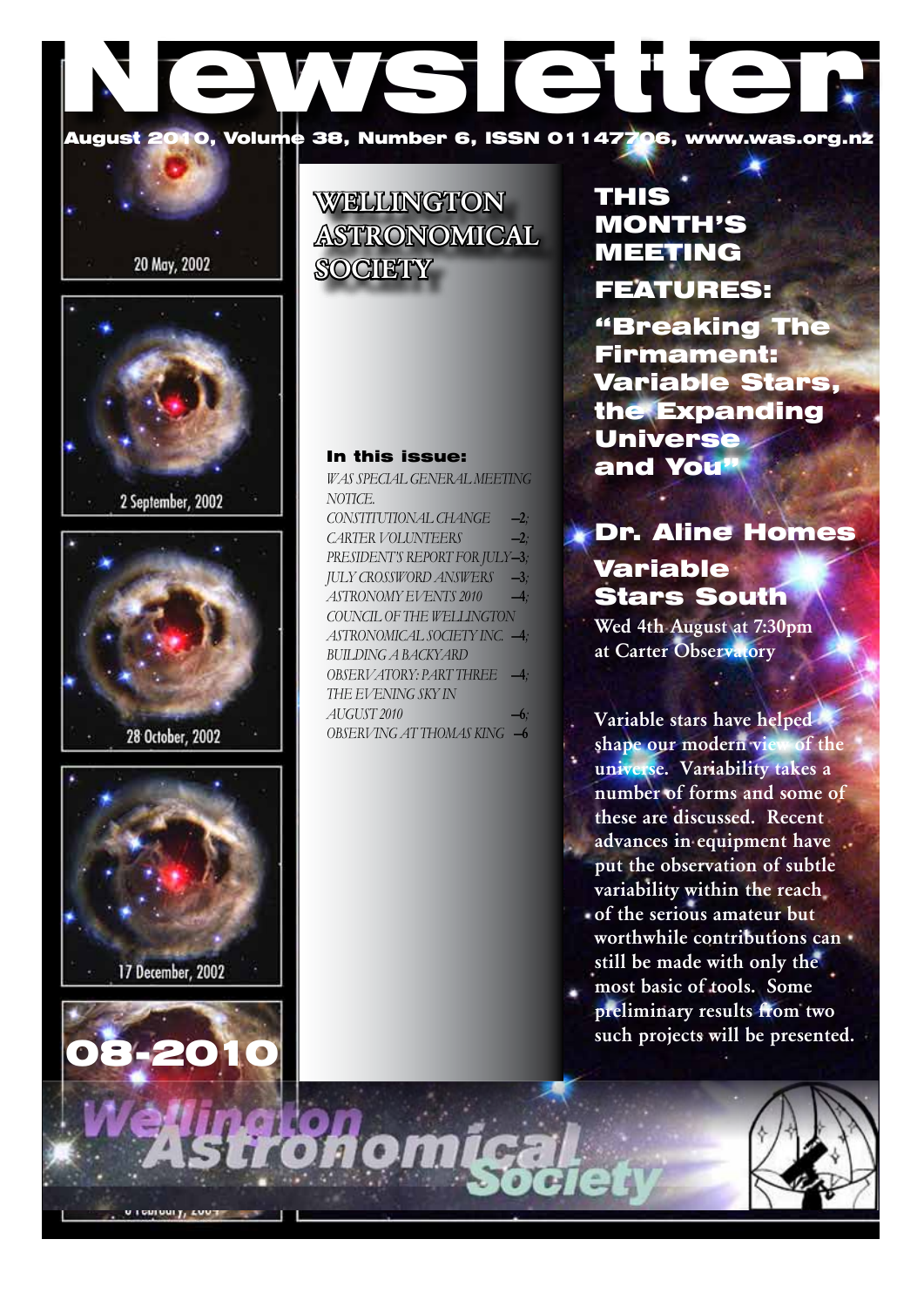

# WAS Special general Meeting Notice. Constitutional change

A Special General Meeting will be held at 7:30 pm on Wednesday 4th August at Carter Observatory before the normal monthly meeting scheduled for that night.

The following change to the Quorum requirements for General Meetings has been moved:

#### Current wording:

*Section 16 (7) The quorum for all General Meetings of the Society shall be 25 Ordinary, Associate, Family or Life Members present in person. No business shall be transacted at any General Meeting unless a quorum is present at the commencement of such meeting. If within 30 minutes from the time appointed for the holding of the meeting a quorum is not present, the meeting if convened upon the requisition of the members shall be dissolved.*

*In any other case, the meeting may be adjourned by the chairperson to such time and place as he or she may appoint.*

#### Proposed wording:

*Section 16 (7) The quorum for all General Meetings of the Society shall be calculated from the total number of all Ordinary, Associate, Family or Life Members of the Society. This quorum will be either 25% of the total number or 25 such Members, whichever is the lesser amount. No business shall be transacted at any General Meeting unless a quorum is present at the commencement of such a meeting. If within 30 minutes from the time appointed for the holding of the meeting a quorum is not present, then* 

# CARTER VOLUNTEERS

Remember we are now based at the New Carter Observatory and at the first meeting at Carter I called for volunteers to assist in the running of the very famous Thomas Cooke Refractor at Carter on Saturday evenings. Carter will be open to the public every Saturday evening and the Wellington Astronomical Society will be assisting in running this telescope and maybe another as well.

The response for volunteers was very encouraging and we have 15 names down as volunteers. Claire from Carter will be in

*the meeting shall stand adjourned to the next scheduled normal meeting date, place, and time, and if at the adjourned meeting a quorum is not present within 30 minutes from the time appointed for the meeting the number of persons present and entitled to vote at the expiration of that time shall constitute a quorum.*

#### Explanation:

When the number 25 was originally put in the constitution we had about 100 members. In 2008 we did not have 25 members available at the November meeting and the AGM had to be postponed to December. The current paid up membership is about 70 so a quorum of 25% would be about 17. This approach to quorum definition would minimise the risk of failing to meet quorum if membership or attendance numbers should fall again and defines a method to ensure a quorum at the next meeting.

The proposed adjournment sub clause constrains opportunity for a hostile takeover to take place. It is suggested that discussion be allowed about the actual percentage and number etc and if someone wants to propose amendment(s) to this motion then that should be in order.

If a proposed amendment is adopted then the new substantive motion should be put to a separate vote and if the amendment fails then the original motion should be put to the vote or other amendments be considered.



touch by e-mail with each of you as to how the roster will work. Remember we are getting the full use of these facilities for our meetings once a month for nothing.

When we were at the Royal Society Rooms we were paying up to \$1000 per year. So any contribution you make will be a huge saving for the society. So think of it as your contribution to help the society to save some money.

This is being moved as an SGM rather than at the AGM so that it can be in effect by the next AGM.

It is also moved that the Registered Office be amended:

#### Current wording:

*Section 20. (1) The registered office of the Society shall be situated at Science House, Turnbull Street, Thorndon, WELLINGTON, or such place as the Council shall decide from time to time.*

#### Proposed wording:

*Section 20. (1) The registered office of the Society shall be situated at Carter Observatory Botanic Gardens Upland Road WELLINGTON, or such place as the Council shall decide from time to time.*

#### Explanation:

As we no longer meet at RSNZ it seems more appropriate to have Carter as our registered street address where we have a number of members on staff.

Proposed: *John Talbot*

Seconded: *Gordon Hudson*

#### Dated: 30-May-2010

Royal Astronomical Society of New Zealand Email Newsletter<br>Number 116. 22 Iuly 2010 Number 116, 22 July 2010 www.rasnz.org.nz/

#### Contents

- *1. Progress in Light Control*
- *2. The Solar System in August*
- *3. Martin Rees Gives BBC Reith*
- *Lectures*
- *4. AAS Astrophotography Competition 5. NZ in Space?*
- 
- *6. Roy Kerr in "Cracking the Einstein Code" 7. Australian All-Sky Astrophysics Funded*
- *8. Rosetta passes Lutetia*
- *9. Bug Nebula Contains "Hottest Star" 10. Italian Crisis*
- 
- *11. RASNZ in Wikipedia 12. Gifford-Eiby Lecture Fund*
- *13. Kingdon-Tomlinson Fund*
- *14. How to Join the RASNZ*
- *15. Why...?*

*If you would like a copy of the newsletter please ask John Homes or John Talbot to forward by email*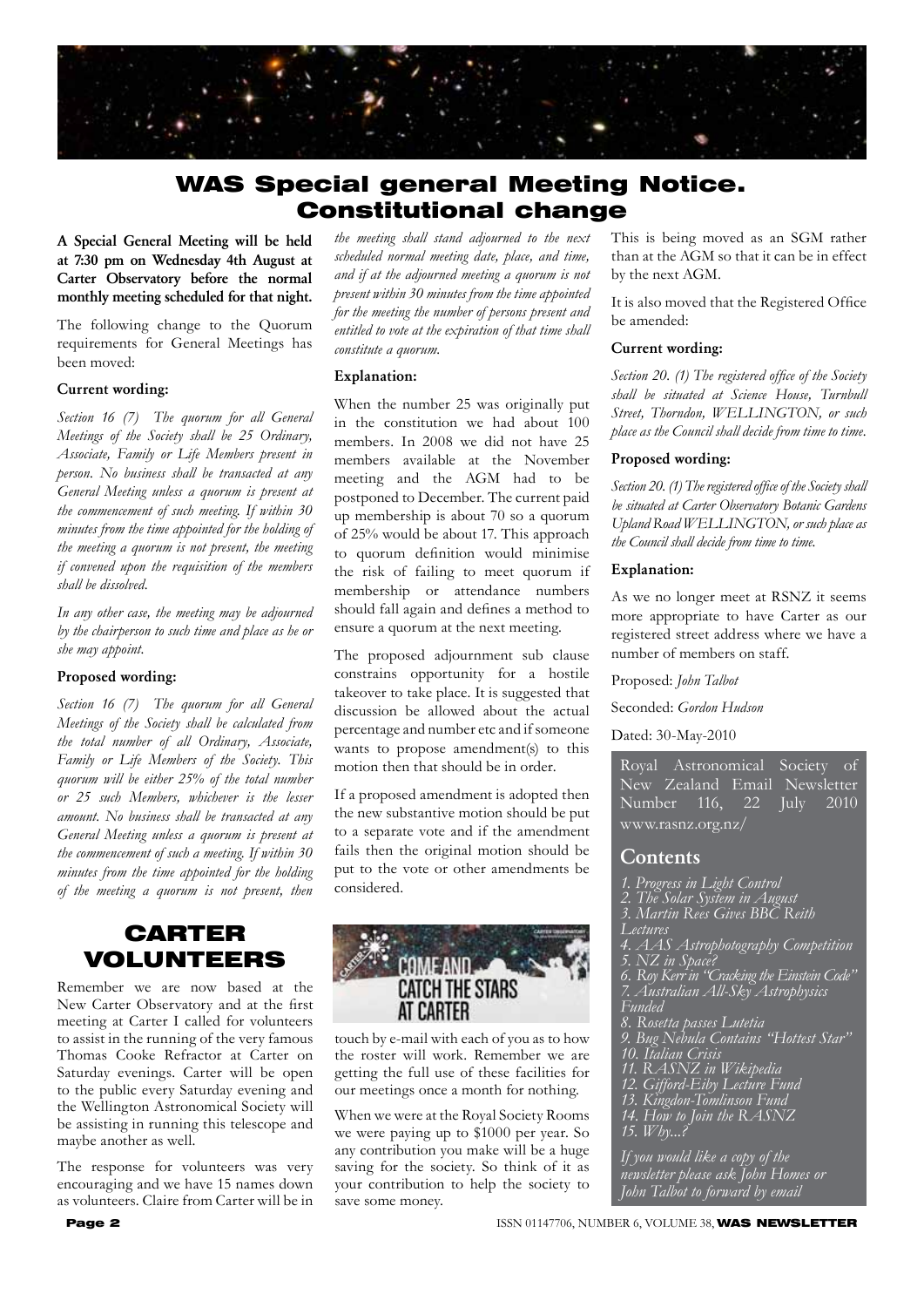

### PRESIDENT's REPORT FOR JULY

Murray Forbes talk to on the 'Power of the Sun' was very good and educational as we learnt what powers the Sun and how. Thanks Murray for a great presentation.

The first meeting of the Research Group went very well with John Talbot advising us as to what was coming up and how to go about observing the events. Although we only had a fairly small number of 10 members this was a very good start. We will narrow the focus for each meeting in the future so we can concentrate on particular events.

On Thursday the 15th July we had Heather Couper and Nigel Henbest as guest speakers at Carter Observatory and this was very well attended with 100 people turning up for this amazing presentation. The talk was called 'Cosmic Quest' and they just about covered everything from the Big Bang through the ages and the controversy of the Earth at the Centre of the Solar system to Comets and how big is the Cosmos. The presentation was given by both of them passing from one to the other as they each

spoke on their own specialist subject. Great presentation.

The monthly Night Sky at the Pauatahanui observatory had to be canceled because of the ground conditions at the site.

However Chris Mongatti still went there with a group of students and another couple turned up as well and the sky was clear. But Chris said is was very cold and very wet has the rain stopped the day before but it is gumboot weather out there.

The next observing at Pauatahanui will be on august 14. This is 4 days after New Moon so there will be a crescent moon in the sky which will be ideal for observers to look at.

The Grazing Occultation we were to attend on the 21st July was a non event because of total cloud cover. John Talbot suggested we all stay home to see if the event was visible as it was not worth while traveling when the weather was getting worse. Nobody had a clear sky.

The Stellar Cruxword that I get from Northland is on hold at present until I get the next versions from them.

Remember the Research Group meeting starts at 6.30pm on Wednesday 4 th August.

The Public Night program on the Saturdays is running very well and thanks to those who have given up their Saturday Nights to help Ross man the Thomas Cooke Telescope.

Members are now able to park at the Skyline carpark on the evenings of our meeting and in fact any evening but remember that during the day up to 6pm it is pay and display but after 6pm the parking is free.

The September meeting will be about Solar Eclipses especially the recent eclipse on July 11th that was visible through the Cook Islands or was it visible.

## July Crossword answers

Across 1. DINOSAURS,—an asteroid may have done them in; 5. PELE,—volcano on Io; 6. AZIMUTH,-*-horizontal angle around the sky; 7. VIRGO*,--Constellation with *Spica; 10. SMC'—satellite galaxy to the Milky Way; 11. ZODIAC'—also a small inflated rubber boat; 13. NORTH,—thorn (anagram); 17. TAURUS,—You don't want this constellation in a China shop; 18. VENUS'—a very cloudy planet; 19. HALO'—angels*  and galaxies both have one; 20. IO,—One of the Galilean satellites; 21. LMC,—could be *mistaken for a cloud; 24. REDGIANT'—A type of star whose core hydrogen has been*  used up.; 25. DAY,-24 hours; 26. HOUR,-unit of time; 28. DENEB,-alpha Cygnus; 31. EQUINOX,-23rd September; 32. ASTEROID,-road site (anagram); *36. MESSIER'—a catalogue; 39. VEGA'—alpha Lyr; 40. LOKI'—volcano on*  Io; 41. FUSION,-process that powers stars; 45. CLUSTER,-An open or globular ...; 46. NADIR,-opposite to zenith; 48. DARWIN,-proposed theory of evolution; *51. SCORPIUS'—constellation with a sting; 52. SCHMIDT'—type of telescope; 53. REDPLANET'—Mars;*

Down 1. DEWCAP,—used to prevent moisture condensing on a telescope; 2. NOVA,—a new star; 3. UFO,-flying saucer; 4. KIWI,-New Zealander; 6. ATOM,--smallest indivisible piece of a element; 8. GIOTTO,—Name of ESA spacecraft that intercepted *Halley's comet; 9. SOHO'—satellite observatory studying the Sun; 12. ANDROMEDA'—* Largest galaxy in the Local Group; 14. BINARY,—a double star; 15. EARTH,—Tellus; *16. POLARIS'—The North Star; 22. CANOPUS'—Autahi; 23. ION'—an arrested atom; 25. DIFFRACTION'—Bending of light around the edge of an obstruction;*  27. REDDWARF,—Main Sequence stars cooler  $\mathcal{C}^*$  smaller then the Sun, also the name *of a cult sci fi/comedy series; 29. ECLIPTIC'—plane of Earth's orbit around the Sun; 30. MASS'—I weight 6 times less on the Moon, but still have the same ???; 33. BAR'—some spiral galaxies have one; 34. LATITUDE'—allow some leeway; 35. LEO'—A lion circling*  the Earth; 37. ECLIPSE,—to block light from another object; 38. RUTHCRISP,—Carter *Observatory's public telescope; 42. ICE*,—frozen liquid; 43. CEPHEID,—A type of *pulsating variable star, often used for distance measurements; 44. HELIUM'—second most common element; 47. GAS'—solid, liquid or ...; 49. NOON'—mid-day; 50. HST'—an orbiting telescope;*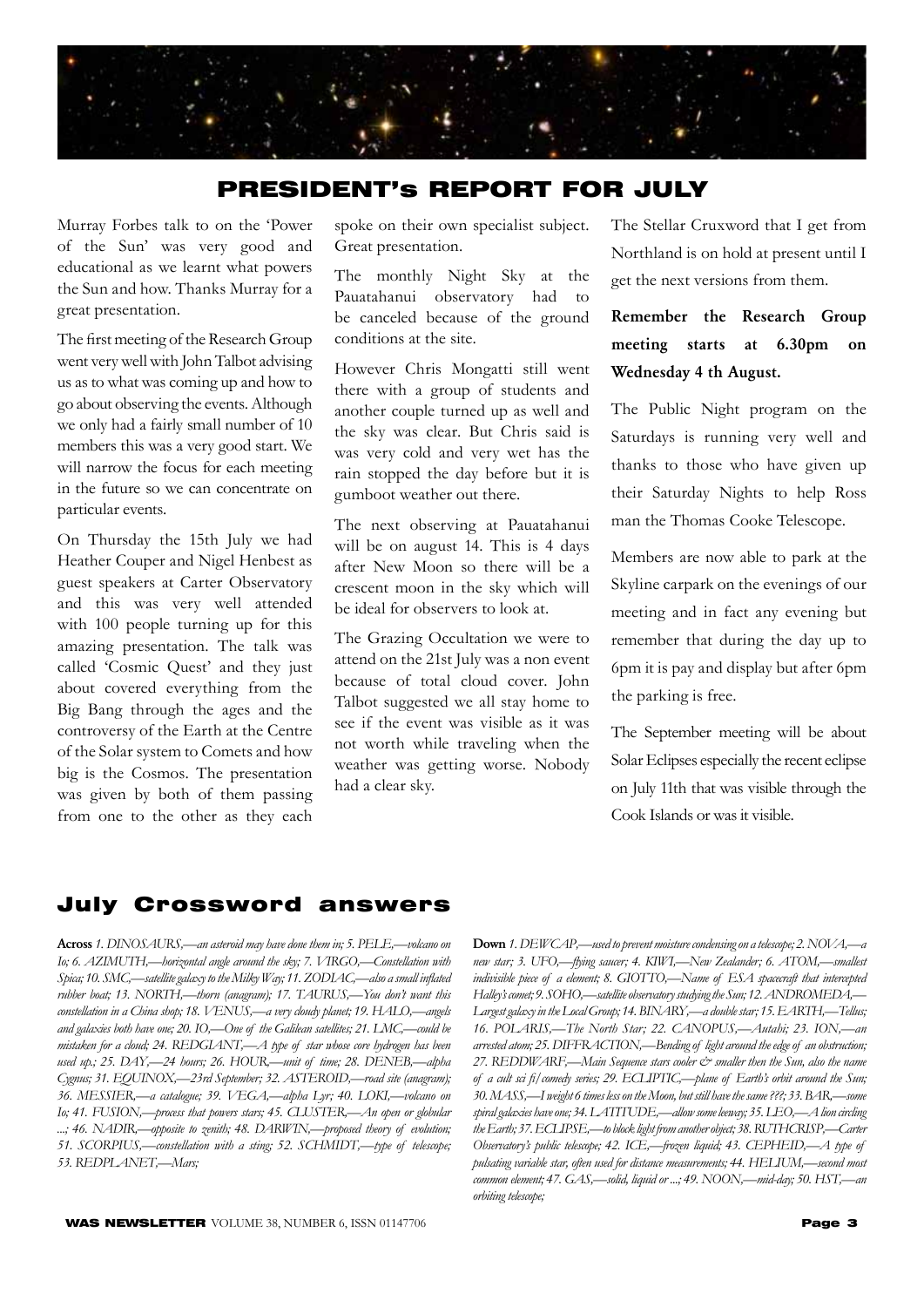

## ASTRONOMY EVENTS 2010 August

August 2010 – Triple conjunction with moon The four planets are still visible mid August, and are joined by the Moon on the 13th. Planetary conjunctions:

8 August: Venus closest to Saturn

#### 8 August: Venus closest to Mars.



International Space Week

October 4 – 10

Astronomy Day – 16 October  $-$ Astronomy Week  $11 - 17$ 

#### December

December 21st – Total Lunar Eclipse – much of New Zealand and the Queensland coast will see the Moon rise totally eclipsed.

#### Times of events:

Phase NZDST Starts 7.32pm Totality starts 8.40pm Maximum 9.18pm Totality ends 9.53pm Ends 11.01pm



# COUNCIL OF THE WELLINGTON ASTRONOMICAL SOCIETY INC.

*President:* 

Gordon Hudson gordon@kpo.org.nz Ph 04 236 5125

*Vice-President*: Roger Butland roger.j.butland@xtra.co.nz Ph 04 478 0419

*Secretary:* Ross Powell rossapowell@hotmail.com Ph 04 389 9765

*Treasurer:* John Talbot john.talbot@xtra.co.nz Ph 04 293 4620

*Newsletter Editor:*  Haritina Mogosanu editor@was.org.nz

#### *Committee*

Frank Andrews frank.andrews@paradise.net.nz Chris Mongatti chrismon@xtra.co.nz Mob o21 890 222 John Homes john.homes@actrix.co.nz

Aline Homes aline.homes@actrix.co.nz

*Positions Outside Council Email newsletter* Murray Forbes murray\_forbes@xtra.co.nz

www.was.org.nz

# Building a **Backyard** Observatory: Part Three

*John Field*

Last month I explained the process of how the foundations, pier and floor of the observatory were installed. This month I will go through the placement of the walls, dome and installation of telescope. Originally I was intending to cover polar alignment but, in hindsight, I think this topic requires an article on its own.

On the Sunday following the installation of the floor the weather forecast was for a sunny day so I organised the family to assist me in erecting the observatory. On the day it rained during the morning but the afternoon was lovely. The observatory is a fiberglass kit set consisting of 6 wall sections with 1 being the door (very handy that!), two with instrument bays and the final sections plain. The dome is made up from two hemispheres with a lower hinged shutter and an upper section that slides back over the dome. The instructions that came with dome were easy to understand and by reviewing the demonstration on the Sirius Dome website it looked easy to assemble. Prior to installation Gordon Hudson suggested that all the attachments should be stainless steel, this would ensure that corrosion is minimized and if we either move it should be easy to disassemble. Although this is an additional cost the long term advantage of using stainless steel, and quality materials throughout the construction will pay off over the long term.

The wall sections were placed onto the floor, leveled, and loosely bolted them together at to form a guide of the wall shape. In between each section is a foam strip that forms a watertight seal and protects the fiberglass. I decided to put the door in the leeward side of the dome and the two instrument bays facing south towards the garage for the eventual running of power and other cables to the garage and house. The dome was then assembled on the ground near to the observatory and the roll off shutter put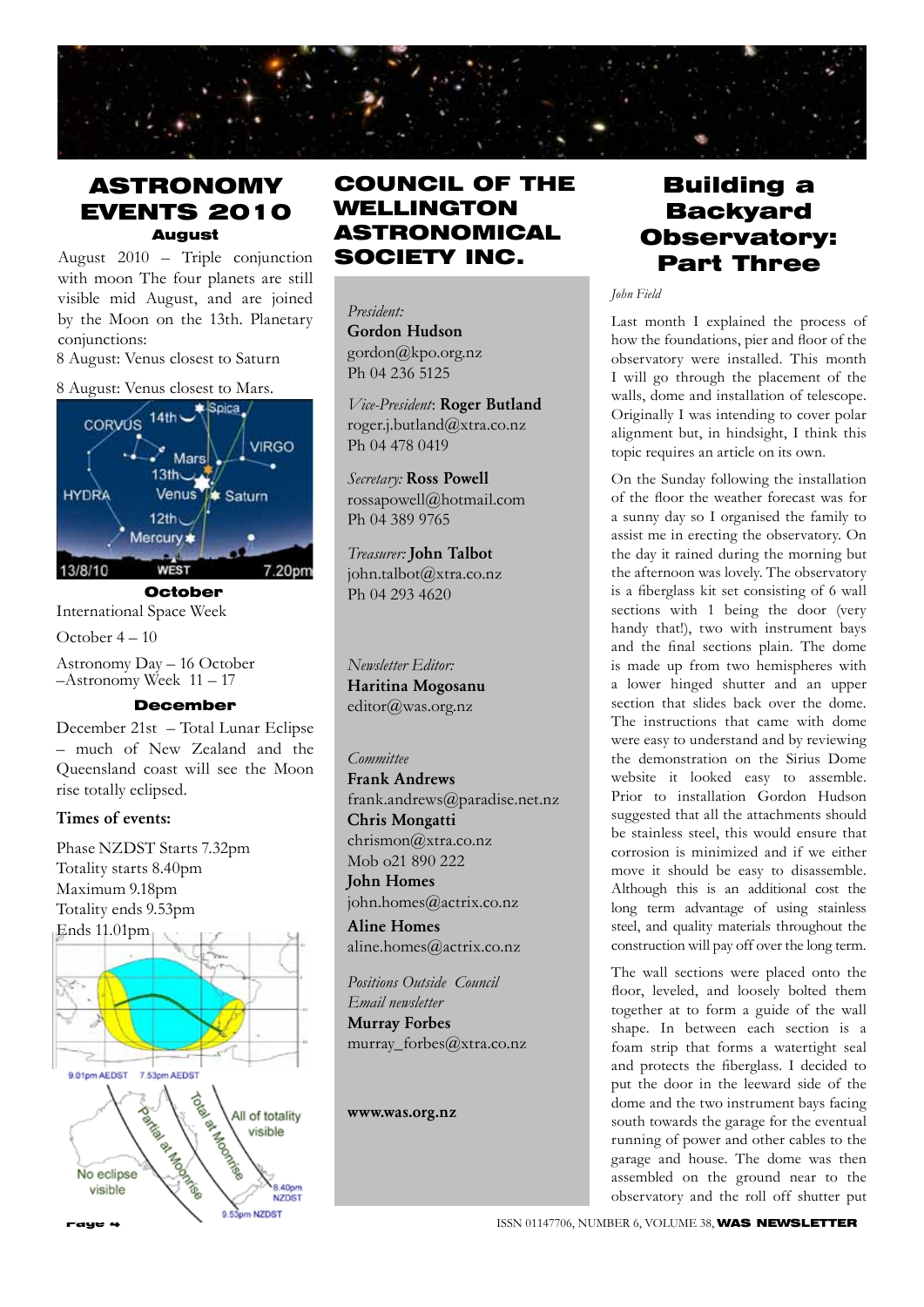

on along with the rope for opening and closing the shutter. Once complete the dome was lifted on to the walls.

Due to its fiberglass construction the dome was easily lifted by the four of us on to the wall. Once on the walls were adjusted to allow free running, if needed, shimes were placed under sections to allow even and free running of the dome. Following this we tightened all the wall units.



A final check for free running was done, there is one lip which occasionally catches, and then walls were bolted to the floor. Internal fittings were installed and by four in the afternoon the observatory was complete! The following evening I ran waterproof silicon sealant along the wall joints and around the base. During the wild weather we have recently had there have two small leaks around the dome floor that I will reseal when the weather improves, but otherwise the dome has been completely dry. I am very impressed with the design and ease of installation and would recommend these domes happily.



With the dome complete I installed the mount and telescope on the pier and the next challenge, which I will cover next month, is to polar align the scope.

The region around Artistoteles and Eudoxus.



#### *John Field*

This Image shows the northern region of the Moon around the the craters Aristoteles, the largest crate (87km)r, in this image and below it is the crater Eudoxus (67km). Both caters terraced walls an central peaks with rilles in the crater floors. Debris can be seen radiated away around Aristoteles. On the right (east) of Aristoteles is the crater Mitchell (30Km). The large flat area to the north is the Mare Frigoris (Sea of Cold) in which can be ssen the crater Galle (21km) along with a number of smaller craters and wrinkle ridges. To the left of Aristoteles is the flooded crater Egede (37km) which forms a low ring. Below Eudoxus are the peaks of the Montes Caucasus

(Caucasus Mountains) the peaks of which may reach 6km above the surrounding region. Or final feature, at far right, is the crater Bürg (40km) which sits in the Lacus Mortis (Lake of Death) a 150 km wide feature reseblming a flooded crater. Terraces and a central peak can be seen in Bürg and as well as a number ridges and and faults in the surrounding lake.

This image was taken with a Meade LPI camera at Prime Focuse of a Takahashi TSC-225 f-12 on the 18th of July 2010 by John Field and is a composite of 34 images stacked and combined in Meade Auto-Suite.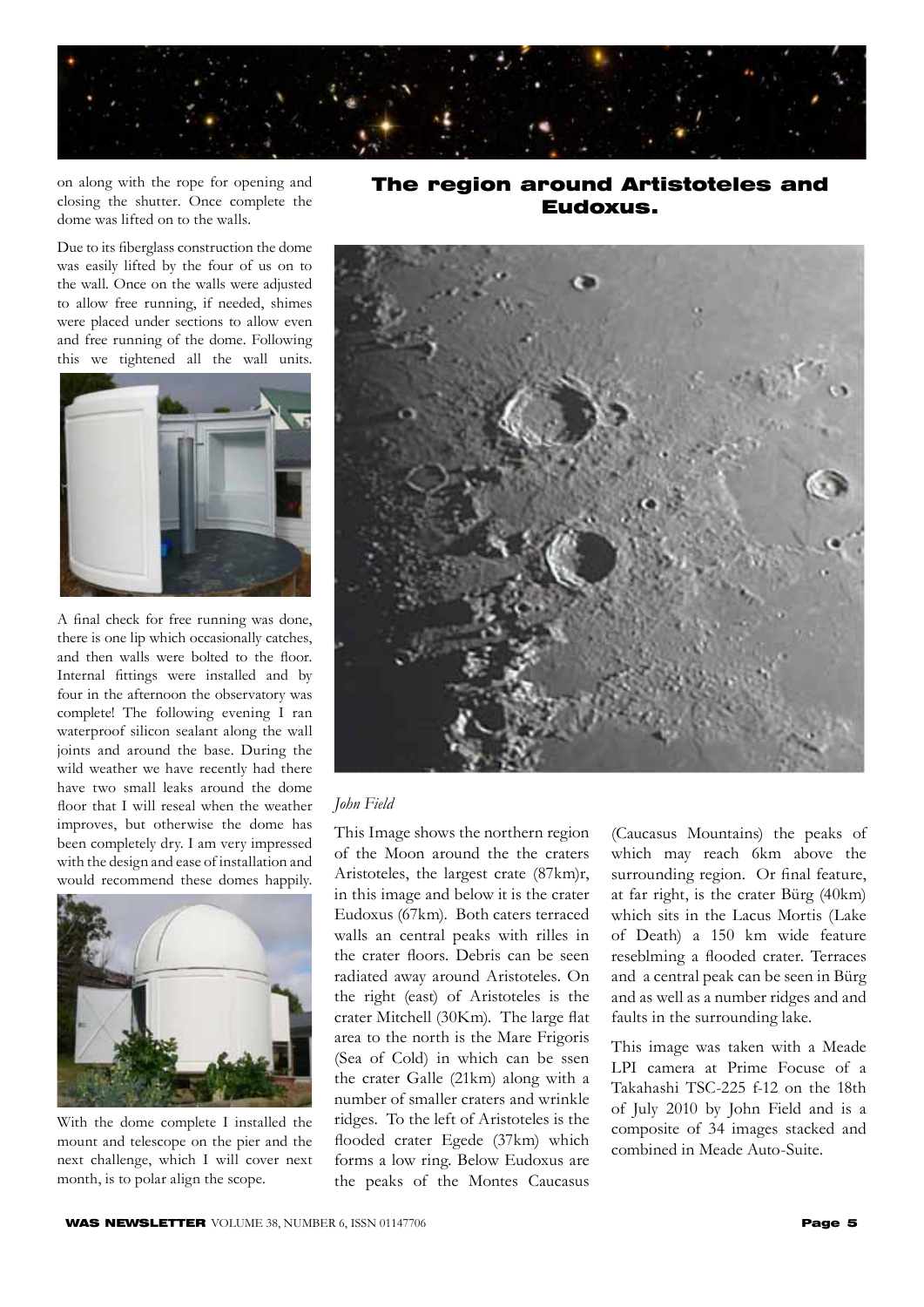

# The Evening Sky in August 2010

Venus, the brilliant 'evening star' (planet really), appears in the northwest soon after sunset. (You can see it in daylight, if you know where to look.) It sets in the dark mid-evening sky, an eyecatching object bright enough to cast shadows in dark places. In a telescope it looks like the moon at first quarter, but pure white. Venus is the same size as the earth and around 110 million km from us at mid-month.

At the beginning of August Mars and Saturn are close together above Venus. Mars, on the left, is orange; Saturn cream-coloured. Well below Venus is Mercury, setting before 8 pm. Mercury keeps about the same distance from Venus till mid month then sinks down into the twilight as it passes us on the inside lane. Saturn slips steadily down the sky, too, passing Venus around the 10th. Mars falls below Venus after the 20th.

This is all line-of-sight, of course. Mercury is catching up on us from the far side of the sun, then passing between us and the sun. It is 94 million km away at closest. Venus is also catching up on us, but more slowly. It is at its maximum swing out from the sun around the 20th. Mars and Saturn are being left behind on the far side of the sun. Mars is 310 million km from us at mid month; Saturn is 1550 million km away.

Jupiter (not shown) rises due east about 10 pm at the beginning of the month and is up around 8 pm by the end. It is the second brightest 'star' after Venus and shines with a steady golden light. Binoculars will show the disk of Jupiter and perhaps one or two of its bright moons. A small telescope easily shows all four moons and the parallel stripes in Jupiter's clouds.

Canopus, the second brightest star, is near the south skyline at dusk. It swings upward into the southeast sky through the morning hours. On the opposite horizon is Vega, one of the brightest northern stars. It is due north in midevening and sets around midnight.

Midway down the southwest sky are 'The Pointers ', Beta and Alpha Centauri. They point down and rightward to Crux the Southern Cross. Alpha Centauri is the third brightest star and the closest of the naked eye stars, 4.3 light years\* away. Beta Centauri, like most of the stars in Crux, is a bluegiant star hundreds of light years away and thousands of times brighter than the sun.

Arcturus, in the northwest at dusk, is the fourth brightest star and the brightest in the northern hemisphere. It is 120 times the sun's brightness and 37 light years away. When low in the sky Arcturus twinkles red and green as the air splits up its orange light. It sets in the northwest around 10 pm.

Just north of overhead the orange star Antares marks the heart of the Scorpion. The Scorpion's tail hooks around the zenith like a back-to-front question mark. Antares and the tail make the 'fish-hook of Maui' in Maori star lore. Antares is a red giant star: 600 light years away and 19 000 times brighter than the sun. Below or right of the Scorpion's tail is 'the teapot' made by the brightest stars of Sagittarius. It is upside down in our southern hemisphere view.

The Milky Way is brightest and broadest overhead in Scorpius and Sagittarius. In a dark sky it can be traced down past the Pointers and Crux into the southwest. To the northeast it passes Altair, meeting the skyline right of Vega. The Milky Way is our edgewise view of the galaxy, the pancake of billions of stars of which the sun is just one. The thick hub of the galaxy, 30 000 light years away, is in Sagittarius. The actual centre is hidden by dust clouds in space. The nearer dust clouds appear as gaps and slots in the Milky Way. Binoculars show many clusters of stars and some glowing gas clouds in the Milky Way.

The Large and Small Clouds of Magellan LMC and SMC look like two misty patches of light low in the south, easily seen by eye on a dark moonless night. They are galaxies like our Milky Way but much smaller. The LMC is about 160 000 light years away; the SMC about 200 000 light years away.

*\*A light year (l.y.) is the distance that light travels in one year: nearly 10 millin million km or 1013 km. Sunlight takes eight minutes to get here; moonlight about one second. Sunlight reaches Neptune, the outermost major planet, in four hours. It takes four years to reach the nearest star, Alpha Centauri.*

Notes by Alan Gilmore, University of Canterbury's Mt John Observatory, P.O. Box 56, Lake Tekapo 7945, New Zealand. www.canterbury.ac.nz

# OBSERVING AT THOMAS KING

All public observing evenings will be held at the Thomas King Observatory run by our Observatory Director Ross Powell. from 7:30. Ring Ross on 389 9765. to check if there are public observing evenings on most FRIDAYS, starting as soon as it gets dark depending on the weather and Ross's availability.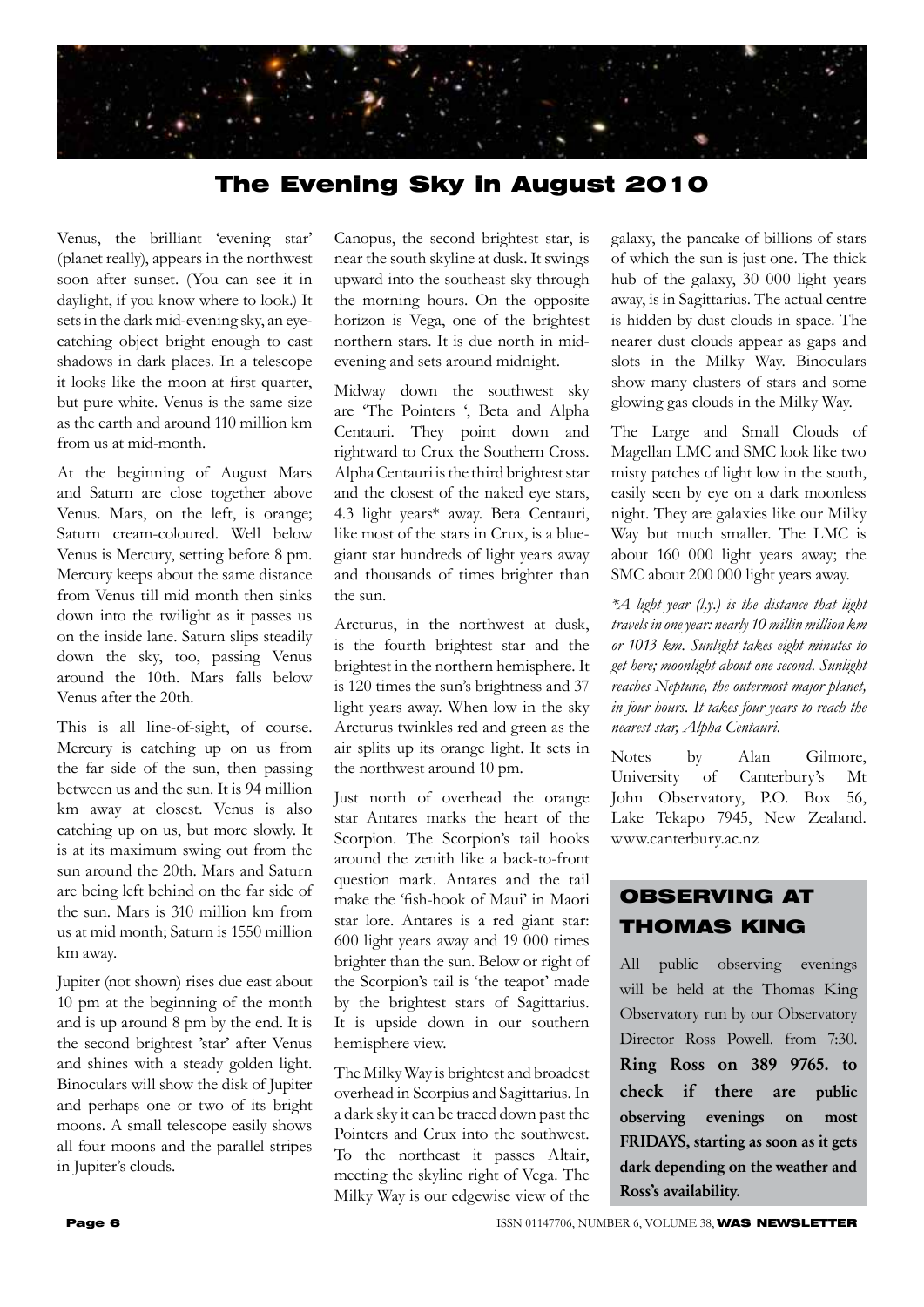

bottom of the chart. If you are looking to the south then have 'South horizon' at the lower edge. As the earth turns the sky appears to rotate clockwise around the south celestial pole (SCP on the chart). Stars rise in the east and set in the west, just like the sun. The sky makes a small extra clockwise rotation each night as we orbit the sun.

Venus, the brilliant silver 'evening star', appears in the west at sunset. Nearby are Mars, Saturn and Mercury. Orange Arcturus in the northwest often twinkles red and green. The Pointers and Crux, the Southern Cross, are midway down the southwest sky. Canopus is low in the south. The Milky Way spans the sky from northeast to southwest with its broad centre overhead. The Scorpion's tail curls around the zenith. Vega crosses the northern sky, staying low. Jupiter rises due east in the later evening, the second brightest 'star' after Venus.

Chart produced by Guide 8 software; www.projectpluto.com. Labels and text added by Alan Gilmore, Mt John Observatory of the University of Canterbury, P.O. Box 56, Lake Tekapo 7945, New Zealand. www.canterbury.ac.nz